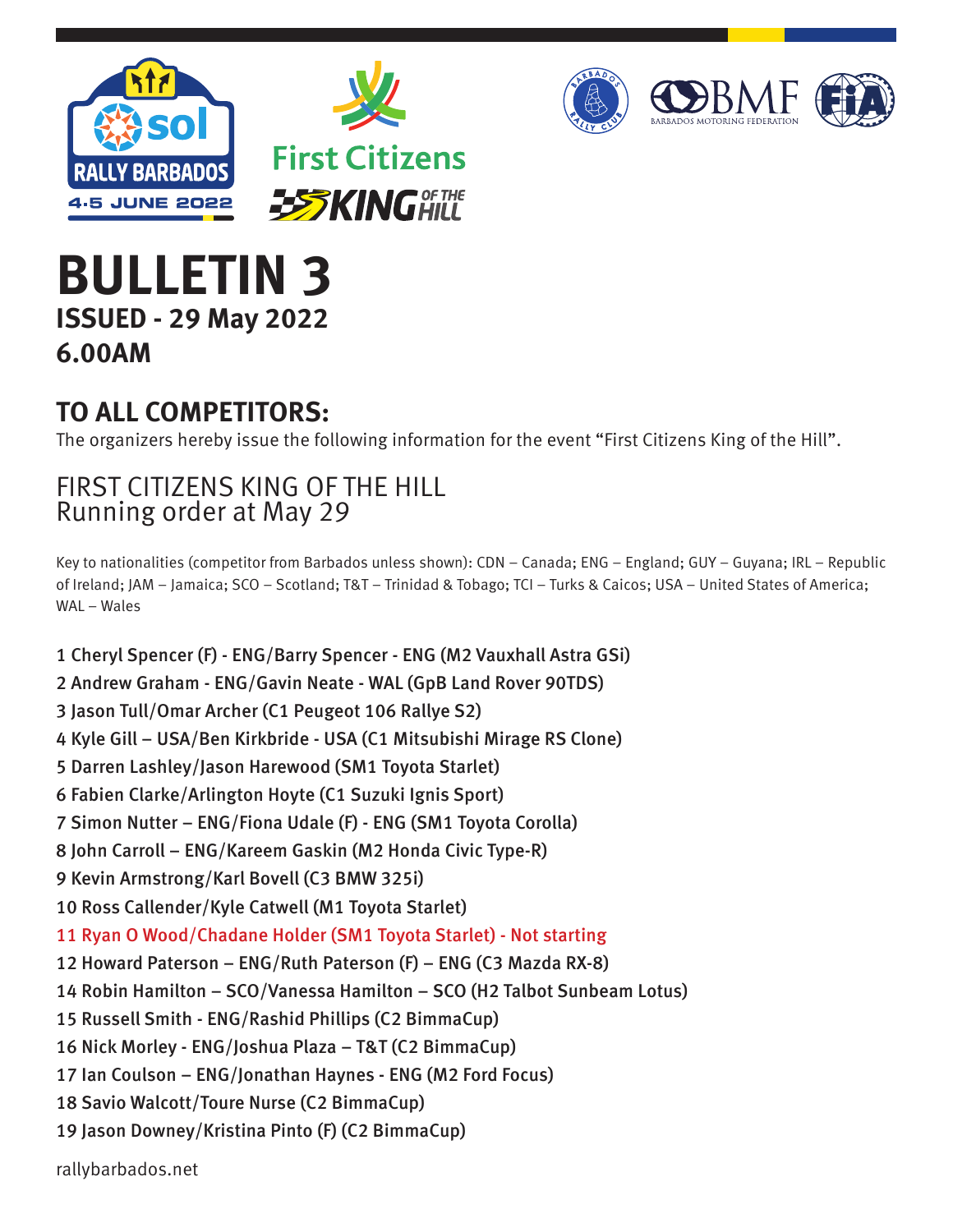20 John Corbin/Paul Bourne (H2 Toyota Corolla) 21 Pierre Clarke/Ezra Gibbs (M1 Honda Civic) 22 Natya Soodeen (F)/Tammy Lashley-Nelson (F) (C2 BimmaCup) 23 Sean Kukula – ENG/Emma Arthur (F) – ENG (H2 Ford Escort MkII) 24 Luke Cozier/Ben da Silva (C2 BimmaCup) 25 Stuart Deeley - ENG/Steve McNulty – ENG (GpB Toyota Celica GT4) 26 Dick Mauger – ENG/Liz Jordan (F) - ENG (H2 Ford Escort MkII RS1800) 27 Chris Shooter - ENG/Bev LeGood (F) – ENG (H2 Ford Escort MkII RS1800) 28 Spencer Hutchinson/Gayle Hutchinson (F) (C2 BimmaCup) 29 Chris Hoad/Castara Waterman (F) (C2 BimmaCup) 30 Marcel Freling – ENG/Karen Robinson (F) – ENG (SM1 MG ZR) 31 Allan Kinch/Kyle Proverbs (C2 BimmaCup) 32 Sean Corbin/Emily Kinch (F) (C2 BimmaCup) 33 Sacha Soodeen/Dwayne Forde (C2 BimmaCup) 34 Paul Inniss/Jamar Haynes (M1 Honda Civic) 35 Michael Worme/Daniel Small (C2 BimmaCup) 36 Robert Ryan Wood/Miranda Ho (F) – T&T (C2 BimmaCup) 37 Graham Haigh – ENG/Kari Bates (F) – ENG (SM1 Ford Escort MkII) 38 Stuart Garcia/Rasheed Smith (C3 BimmaCup Too) 39 Greg Cozier/Natasha Farnum (F) (C3 BimmaCup Too) 40 Shawn Eversley/Ramon Moore (GpB Suzuki Swift) 41 Tremaine Forde-Catwell/Noah White (SM1 Daihatsu Charmant) 42 Pierre Beswick – JAM/Leslie Evanson (F) (M1 Peugeot 208 R2) 43 Harold Morley/Mutamuliza Cutting (F) (H2 Porsche 911RS) 44 Andrew Costin-Hurley - ENG/Rob Brook – ENG (GpB Ford Puma Cosworth) 45 George Sherman - USA/Avinash Chatrani (M4 Mitsubishi Lancer Evo IX) 46 Ahmed Esuf/Bibi Suleman (M3 BMW M3) 47 Calvin Briggs/Damian Sealy (GpB Ford Sierra) - Not starting 48 Carlos Edwards/Andre Waithe (M2 Honda Civic) 49 Chris Ullyett/Chantal Ullyett (F) - CDN (M2 Ford Escort RS2000) 50 Stuart McChlery/Julian Goddard (SM2 Ford Escort MkI) 51 Ben Hartling – CDN/Martin Brady - IRL (FIA R5 Ford Fiesta R5) 52 Ian Barclay – SCO/Cameron Barclay – ENG (M4 Mitsubishi Lancer Evo VI) 53 Jonathan Still/Heath Hazell (SM2 BMW M3) 54 Jermin Pope/Aaron Kirton (M1 Honda Civic) 55 Derek Edwards/Damien Johnson (SM2 BMW M3 Compact) 56 Peter Gallagher – IRL/Rene Forde (M4 Mitsubishi Lancer Evo VI) 57 Ian Warren/Robert Warren (M3 BMW Compact) 58 Wayne Archer/Moishe Steinbok (SM2 BMW 325)